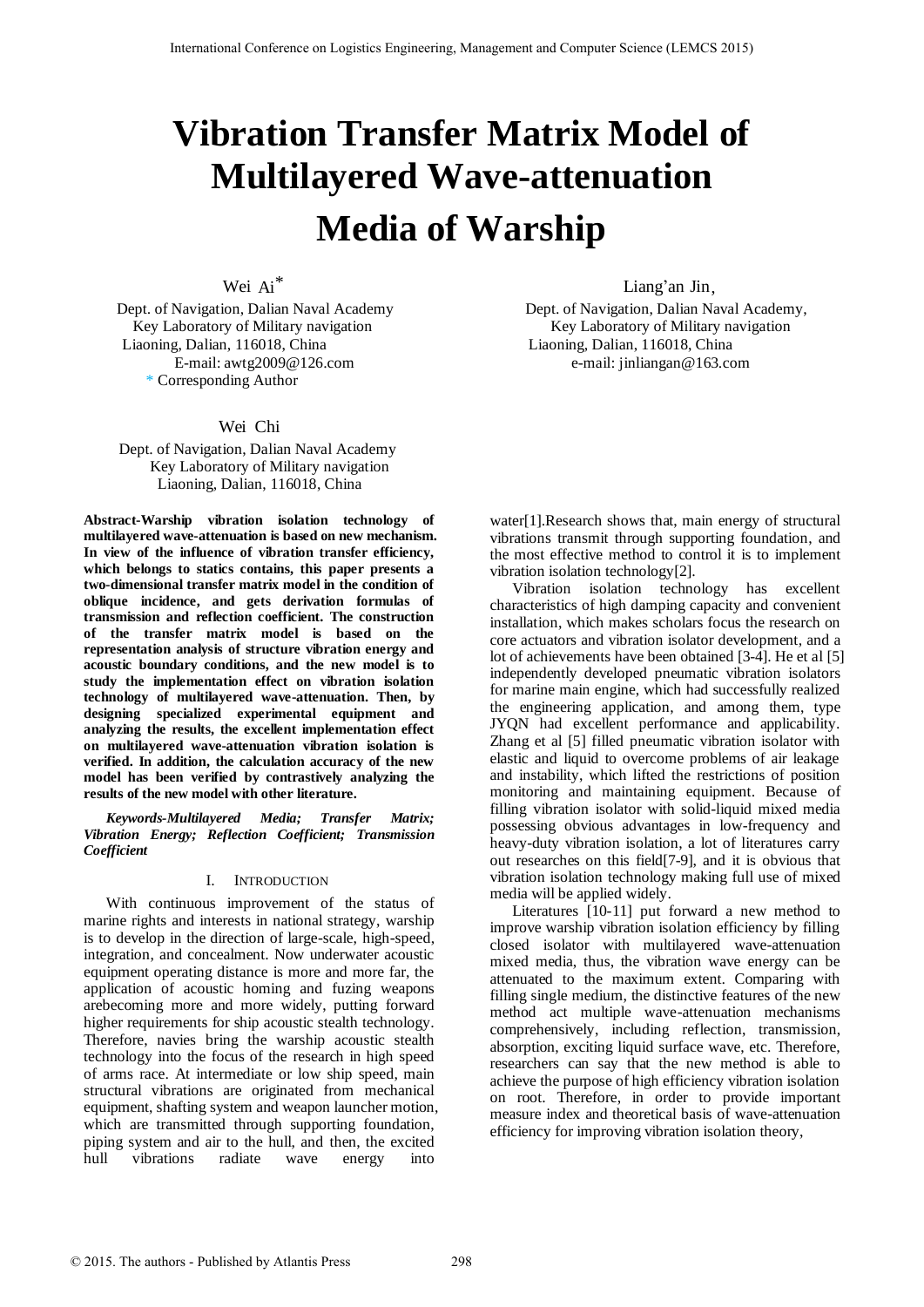Researchers present a two-dimensional transfer matrix and get derivation formulas of transmission and reflection coefficient.

#### II. TRANSFER MATRIX MODEL DERIVATION

*A. Acoustic energy relationship and characterization* 

Medium volume element in sound field is  $\Delta V$ .

sound pressure is  $p_0$ , density is  $p_0$ , volume element kinetic energy and potential Energy are

> 2  $\mathbf{0}$

and

2

,

 $p = 2\rho_0 c_0^2$  $E_p = \frac{\Delta V}{2} p$  $\rho_0 c$  $=\frac{\Delta}{\Delta}$ 

(1)

respectively

where <sup>*v*</sup> is particle vibration velocity,  $c_0$  is sound velocity in medium. Therefore, sound energy of volume element can be shown as,

$$
E = E_{k} + E_{p} = \frac{\Delta V \rho_{0}}{2} (v^{2} + \frac{p^{2}}{\rho_{0}^{2} c_{0}^{2}})
$$

Sound energy density equation is,

1  $E_k = \frac{1}{2} \Delta V p_0 v$ 

$$
\varepsilon = \frac{E}{\Delta V} = \frac{\rho_0}{2} (v^2 + \frac{p^2}{\rho_0^2 c_0^2})
$$
 (2)

Let sound pressure expression be  $p(t, x) = p_a e^{j(wt - kx)}$ , particle vibration velocity be  $v(t, x) = v_a e^{j(wt - kx)}$ , among expressions,  $p_a$  and  $v_a$ be a constructed and are amplitudes of pressure expression and particle vibration velocity. Then, real parts vibration velocity. Then, real parts of  $p(t, x)$  and  $v(t, x)$  are substituted into Formula 1, and instantaneous value of sound energy in unit volume is described as Formula 3,

$$
E = \frac{\Delta V \rho_0}{2} \left[ \frac{p_a^2}{\rho_0^2 c_0^2} \cos^2(wt - kx) + \frac{p_a^2}{\rho_0^2 c_0^2} \cos^2(wt - kx) \right]
$$
  
= 
$$
\frac{\Delta V p_a^2}{\rho_0 c_0^2} \cos^2(wt - kx)
$$
 (4)

Average values of sound energy and sound energy

$$
\overline{E} = \frac{1}{T} \int_0^T E dt = \frac{\Delta V p_a^2}{2\rho_0 c_0^2}
$$

(3)

,

density during period *T* are

$$
\overline{\varepsilon} = \frac{p_a^2}{2\rho_0 c_0^2}
$$

According to the definition of sound intensity, which is average acoustic energy flow of unit area in vertical direction, the relationship among sound intensity of sound energy, average value of sound energy and average value of sound energy density are shown as Formula 4,

$$
I = \frac{c_0}{\Delta VT} \int_0^T E dt = \frac{c_0}{\Delta V} \overline{E} = c_0 \overline{\varepsilon} = \frac{p_a^2}{2\rho_0 c_0} = \frac{\rho_0 c_0 v_a^2}{2} \tag{4}
$$

In the application of practical engineering, total vibration energy at steady state and average value of sound energy density are generally used to evaluate structures vibration, but both of them cannot be measured directly. Thus, vibration acceleration is chosen to be the measuring parameter in vibration level assessment. In the interval of  $(t_1, t_2)$ , mean square value

$$
A=\int_{t_1}^{t_2} a^2(t)dt
$$

of energy signal is , and the damping effect of the vibration isolation measures can be described as Formula 5, which is defined as VLDA (vibration level difference of acceleration).

$$
T = 10 \lg \frac{\frac{1}{n} \sum_{i=1}^{n} A_i^2}{\frac{1}{n} \sum_{i=1}^{n} A_{0i}^2} = 10 \lg \frac{\overline{A}^2}{\overline{A}_0^2}
$$
 (5)

Among it,  $\overline{A}^2$  is mean square value of post-isolation

vibration acceleration,  $\overline{A}_0^2$  is mean square value of pre-isolation vibration acceleration. When single degree of freedoms structure is in forced vibration, the expression of vibration energy at steady state can be

$$
W=\frac{m\overline{A}^2}{2}
$$

described as  $\omega^2$ , among it, *m* is the mass of single degree of freedoms structure, and  $\omega$  is circular frequency of external force. Therefore, by modeling a two-dimensional transfer matrix in the condition of oblique incidence and getting transmission coefficient, the energy exchange relations of multilayered wave-attenuation mixed media can be obtained. It is obvious that sound intensity transmission coefficient is an important index to measure wave-attenuation efficiency.

#### *B. Modeling transfer matrix of multilayered media*

Longitudinal wave can be generated in multilayered fluid system with plane wave oblique incidence, and acoustic boundary conditions, which continuities of sound pressure and normal mode velocity, are satisfied based on analysis of Fig .1. Therefore, the sound pressure field of layer<sup> $i$ </sup> and layer<sup> $i+1$ </sup> can be described as Formula 6 and Formula 7, among it, *i* represents the layer number, and it is to use  $D_{i-1}$  as coordinate axis  $x$  of  $\log_{10} i$ ,  $P^{i} = P_{i}^{i} + P_{r}^{i}$ ,  $P^{i+1} = P_{i}^{i+1} + P_{r}^{i+1}$ , 1 1  $\left[ wt-k_i (x-D_{i-1})\cos \theta_i^i - k_i y \sin \theta_i^i \right]$  $\left[ wt + k_i (x - D_{i-1}) \cos \theta_r^i - k_i y \sin \theta_r^i \right]$  $\ddot{\sigma}_i (x-D_{i-1}) \cos \theta_i^i - k_i y \sin \theta_i^i$  $\ddot{\sigma}_i (x-D_{i-1}) \cos \theta_r^i - k_i y \sin \theta_i$  $i = i \int_{0}^{i} u t - k_i (x - D_{i-1}) \cos \theta_i^i - k_i y$  $i - P_{ta}$  $\vec{u}$   $\vec{v}$   $\vec{v}$   $\vec{v}$   $\left[\sqrt{wt+k_i(x-D_{i-1})\cos\theta_r^i-k_i}\right]$  $r = P_{ra}$  $P_i^i = p_{i\alpha}^i e$  $P_r^i = p_{r\sigma}^i e$  $\theta_i^i$  –  $k_i$  y sin  $\theta_i^i$  $\theta_r^i$  –  $k_i$  y sin  $\theta_r^i$ i-H  $-k_i(x-D_{i-1})\cos\theta_i^i-k$ + $k_i(x-D_{i-1})\cos\theta_r^i - k$  $\left\vert P_{i}^{i}\right\vert =% {\displaystyle\sum\limits_{i}} \left\vert P_{i}^{i}\right\vert ^{2}$ ₹  $\left(P_r^i = p_{ra}^i e^{j[wt+k_i(x-D_{i-1})\cos\theta_r^i - k_i y \sin\theta_r^i)}\right]$  (6)  $n_1 - n^{i+1} \rho^{j[wt-k_{(i+1)}(x-D_i)\cos\theta_t^{i+1} - k_{(i+1)}y\sin\theta_t^{i+1}]}$  $\sum_{(i+1)} (x-D_i) \cos \theta_i^{i+1} - k_{(i+1)} y \sin \theta_i^{i+1}$  $-1$   $I_{cl}$   $j[wt-k_{(i+1)}(x-D_i)\cos\theta_t^{i+1}-k_{(i+1)}y\sin\theta_t^{i+1})]$  $1 - i$   $\frac{1}{2}$   $\frac{1}{2}$   $\frac{1}{2} \left[ wt + k_{(i+1)} (x - D_i) \cos \theta_t^{i+1} - k_{(i+1)} y \sin \theta_t^{i+1} \right]$  $i_{t+1}$  **p**  $i_{t+1}$   $i_{t}$   $j$   $[v(t-k_{(i+1)}(x-D_i)\cos\theta_t^{i+1}-k_{(i+1)}y\sin\theta_t^{i+1}$  $_{i+1}$   $(x-D_i)\cos\theta_i^{i+1} - k_{(i+1)}y\sin\theta_i^i$  $i+1$   $j$   $[wt-k_{(i+1)}(x-D_i)\cos\theta_i^{i+1}-k_{(i+1)}y]$  $i = P_{ta}$  $p_i^{i+1} = p_{ra}^{i+1} e^{j[wt+k_{(i+1)}(x-D_i)\cos\theta_i^{i+1}-k_{(i+1)}y}$  $P_i^{i+1} = p_{ia}^{i+1}e$  $P_r^{i+1} = p_{ra}^{i+1}e$  $\theta_t^{i+1} - k_{(i+1)} y \sin \theta_t^i$  $\theta_t^{i+1} - k_{(i+1)} y \sin \theta_t^i$  $\vec{v}_{t+1} = \vec{v}_{t+1} e^{j \left[ wt - k_{(i+1)}(x - D_i) \cos \theta_t^{i+1} - k_{(i+1)} y \sin \theta_t^{i+1} \right]}$  $a_{i+1}(x-D_i)\cos\theta_i^{i+1} - k_{(i+1)}y\sin\theta_i^{i+1}$ +1  $\frac{1}{2}$   $\int [wt-k_{(i+1)}(x-D_i)\cos\theta_i^{i+1}-k]$ +1  $\sum_{i=1}^{\infty} i+1 \frac{j[wt+k_{(i+1)}(x-D_i)\cos\theta_i^{i+1}-k]}{t!}$  $\left\{P_i^{i+1}\right. =$  $\left\{ \right.$  $\left(P_r^{i+1} = P_{ra}^{i+1} e^{j \left\{W_t + k_{(i+1)}(x - D_i)\cos\theta_t^{i} - k_{(i+1)}y\sin\theta_t^{i}\right\}}\right]$  (7)

According to Formula 6, Formula 7 and motion equations as Formula 8, the velocity potential can be obtained which are described as Formula 9 and Formula 10,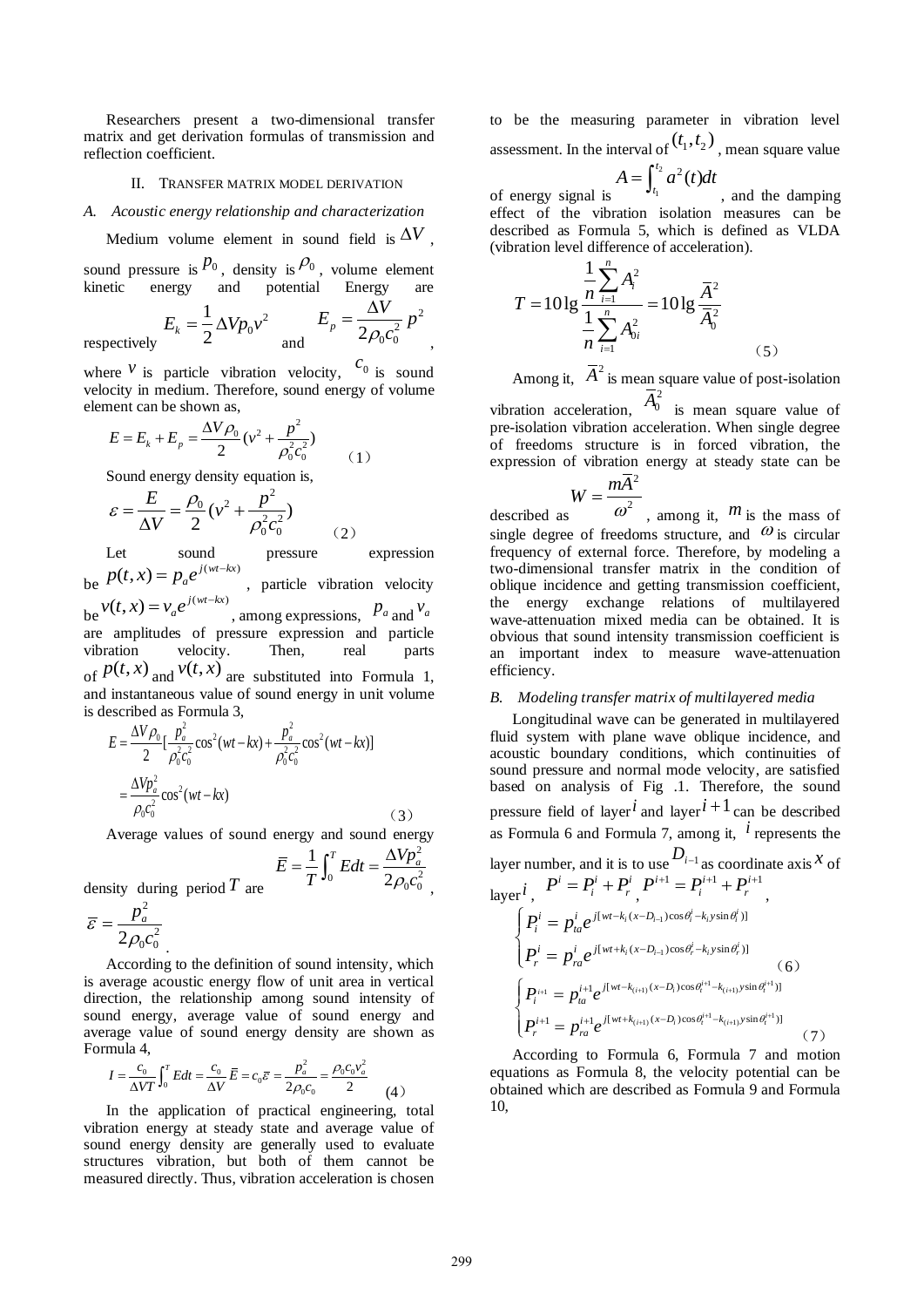$$
\begin{cases}\nv_x = -\frac{1}{\rho} \int \frac{\partial P}{\partial x} dt = \frac{\cos \alpha}{\rho c} P \\
v_y = -\frac{1}{\rho} \int \frac{\partial P}{\partial y} dt = \frac{\cos \beta}{\rho c} P \\
V^i = V^i_i + V^i_r = v^i_{ia} e^{j[wt - k_i(x - D_{i-1})\cos\theta^i_i - k_i y \sin\theta^i_i]} + v^i_{ra} e^{j[wt + k_i(x - D_{i-1})\cos\theta^i_r - k_i y \sin\theta^i_r]} \n\end{cases}
$$

 $V^{i+1} = V_i^{i+1} + V_r^{i+1} = \gamma_a^{i+1j} e^{w + a_i k_1 \int \pi x_i} \frac{p c \theta_i^k - \epsilon_i k_1}{\theta_i^k} + \frac{p}{\theta_i^j} \frac{p_i^j}{\theta_i^j} + \frac{p_i^j}{\theta_i^j} e^{-\frac{j}{\theta_i^j} \theta_i^k} + \frac{p_i^j}{\theta_i^j} e^{-\frac{j}{\theta_i^j} \theta_i^k}$  (10)



Figure 1. Sketch map of multilayered system subjected to oblique incidence

On the simultaneous of Formula 6 and Formula 7, Formula 9 and Formula 10, important equations can be obtained, which are  $Ap_{na}^i + Bp_{na}^i = p_{na}^{i+1} + p_{na}^{i+1}$  and  $Av_{ta}^i + Bv_{ra}^i = v_{ta}^{i+1} + v_{ra}^{i+1}$  among them,  $A = e^{-jk_i d_i \cos \theta_i^i}$ ,  $B = e^{jk_i d_i \cos \theta_i^i}$ ,  $d_i = D_i - D_{i-1}$ . The relations of sound pressure and particle vibration velocity in layer<sup>*i*</sup> and layer</sub><sup>*i* + 1</sup> is as follows,

$$
\begin{cases}\np_{ia}^{i+1} = A(\frac{Z_{i+1}}{Z_i} + 1) p_{ia}^i + B(1 - \frac{Z_{i+1}}{Z_i}) p_{ra}^i \\
p_{ra}^{i+1} = A(1 - \frac{Z_{i+1}}{Z_i}) p_{ia}^i + B(\frac{Z_{i+1}}{Z_i} + 1) p_{ra}^i \\
\downarrow \nu_{ia}^{i+1} = A(\frac{Z_i}{Z_{i+1}} + 1) v_{ia}^i + B(\frac{Z_i}{Z_{i+1}} - 1) v_{ra}^i \\
\downarrow \nu_{ra}^{i+1} = A(\frac{Z_i}{Z_{i+1}} - 1) v_{ia}^i + B(\frac{Z_i}{Z_{i+1}} + 1) v_{ra}^i \\
Z_i = \frac{Ri}{\cos \theta_i^i} = \frac{\rho_i c_i}{\cos \theta_i^i}, \text{ and } \rho_i c_i\n\end{cases}
$$
\n\nAmong them,

 $\theta_i^i$  cos  $\theta_i^i$ , and  $\rho_i c_i$  is the characteristic impedance of layer *i*  $\theta_i^i = \theta_r^i$ ,  $\theta_t^{i+1} = \theta_r^{i+1}$ ,  $\sin \theta_i^i / \sin \theta_i^{i+1} = k_{i+1} / k_i = c_i / c_{i+1}$ ,  $k_i$  is the wave number of layer*i* . Modifying Formula 11 and Formula 12 into matrix form 1 1 1 2  $i+1$  1  $\left[ n \right]$ *ta*  $\left| \begin{array}{c} \mathbf{I} & \mathbf{II} \end{array} \right|$   $P_{ta}$  $i+1$   $\gamma$ <sup>-1</sup>  $\beta$  $\begin{array}{ccc} t & \Delta & \Delta \\ t & \Delta & \Delta \end{array}$  $p_{ta}^{i+1}$  | 1  $\blacksquare$  | p  $v_{ta}^{i+1}$  | 2 | *v*  $^{+}$  $^{+}$  $\left| p_{ia}^{i+1} \right|$   $1$ ,  $\left| p_{ia}^{i} \right|$  $\left| \begin{array}{c} P_{ta} \\ i+1 \end{array} \right| = \frac{1}{2} \mathbf{H} \left| \begin{array}{c} P_{ta} \\ i \end{array} \right|$  $\left[\begin{array}{cc} v_{ta}^{i+1} \end{array}\right]$  2  $\left[\begin{array}{cc} v_{ta}^{i} \end{array}\right]$ **H** , 1 1 1 2  $i+1$  1  $n$ *ra ra*  $i+1$   $\gamma$   $\gamma$ *ra ra*  $p_{ra}^{i+1}$  | 1, p  $v_m^{i+1}$  | 2 | *v*  $^{+}$  $^{+}$  $\left| p_{ra}^{i+1} \right|$   $1$ ,  $p_{ra}^{i}$  $\left| \begin{array}{c} P_{ra} \\ i+1 \end{array} \right| = \frac{1}{2}$ **J**  $\left| \begin{array}{c} P_{ra} \\ i \end{array} \right|$  $\left[\begin{array}{cc} v_{ra}^{i+1} \end{array}\right]$   $2 \left[\begin{array}{cc} v_{ra}^{i} \end{array}\right]$ **J** , **H** and **J** are transfer matrix of transmission and reflection coefficient in layer *i* and

(9)

$$
\mathbf{H} = \begin{bmatrix} \frac{Z_{i+1}}{Z_i} + 1 \, e^{-\frac{i}{\hbar}d_i \cos \theta_i^i} & \frac{Z_{i-1}}{Z_i} \end{bmatrix} \mathbf{H} = \begin{bmatrix} \frac{Z_{i+1}}{Z_i} + 1 \, e^{-\frac{i}{\hbar}d_i \cos \theta_i^i} & \frac{Z_{i-1}}{Z_i} \end{bmatrix} \begin{bmatrix} \frac{Z_{i+1}}{Z_i} + 1 \, e^{-\frac{i}{\hbar}d_i \cos \theta_i^i} & \frac{Z_i}{Z_{i+1}} \end{bmatrix} \begin{bmatrix} \frac{Z_i}{Z_{i+1}} - 1 \, e^{\frac{i}{\hbar}d_i \cos \theta_i^i} \\ \frac{Z_{i-1}}{Z_i} \end{bmatrix} \begin{bmatrix} \frac{Z_i}{Z_i} - 1 \, e^{\frac{-i}{\hbar}d_i \cos \theta_i^i} \\ \frac{Z_i}{Z_{i+1}} - 1 \, e^{\frac{-i}{\hbar}d_i \cos \theta_i^i} & \frac{Z_i}{Z_{i+1}} + 1 \, e^{\frac{i}{\hbar}d_i \cos \theta_i^i} \end{bmatrix} \tag{13}
$$

## III. SOUND INTENSITY TRANSFER COEFFICIENT

In the multilayered system subjected to normal incidence plane waves, which is  $\theta_i = 0$ , transfer matrix results of Formula 13 and Formula 14 in layer*i* and layer  $i+1$  have the same form with sound pressure transfer matrix  $A_i$  of literature [12]. Then, rewriting

$$
\mathbf{H}^i = \begin{bmatrix} H_{11}^i & H_{12}^i \\ H_{21}^i & H_{22}^i \end{bmatrix},
$$

transfer function of  $n$  layers can be described as,

Formula 13 into a general form as

$$
p_n^n = \left(\frac{1}{2}\right)^n H_{21}^1 \cdot H_{21}^2 \cdots H_{21}^n p_n^0 + \left(\frac{1}{2}\right)^n H_{22}^1 \cdot H_{22}^2 \cdots H_{22}^n p_n^0
$$
\n(15)

Then, substituting the known conditions as  $p_{ra}^0 = P_{r}$  $p_{ia}^0 = P_i$ ,  $p_{ra}^n = 0$  into Formula 14, sound pressure reflection coefficient  $\xi$  and transmission coefficient  $\eta$  can be resolve to,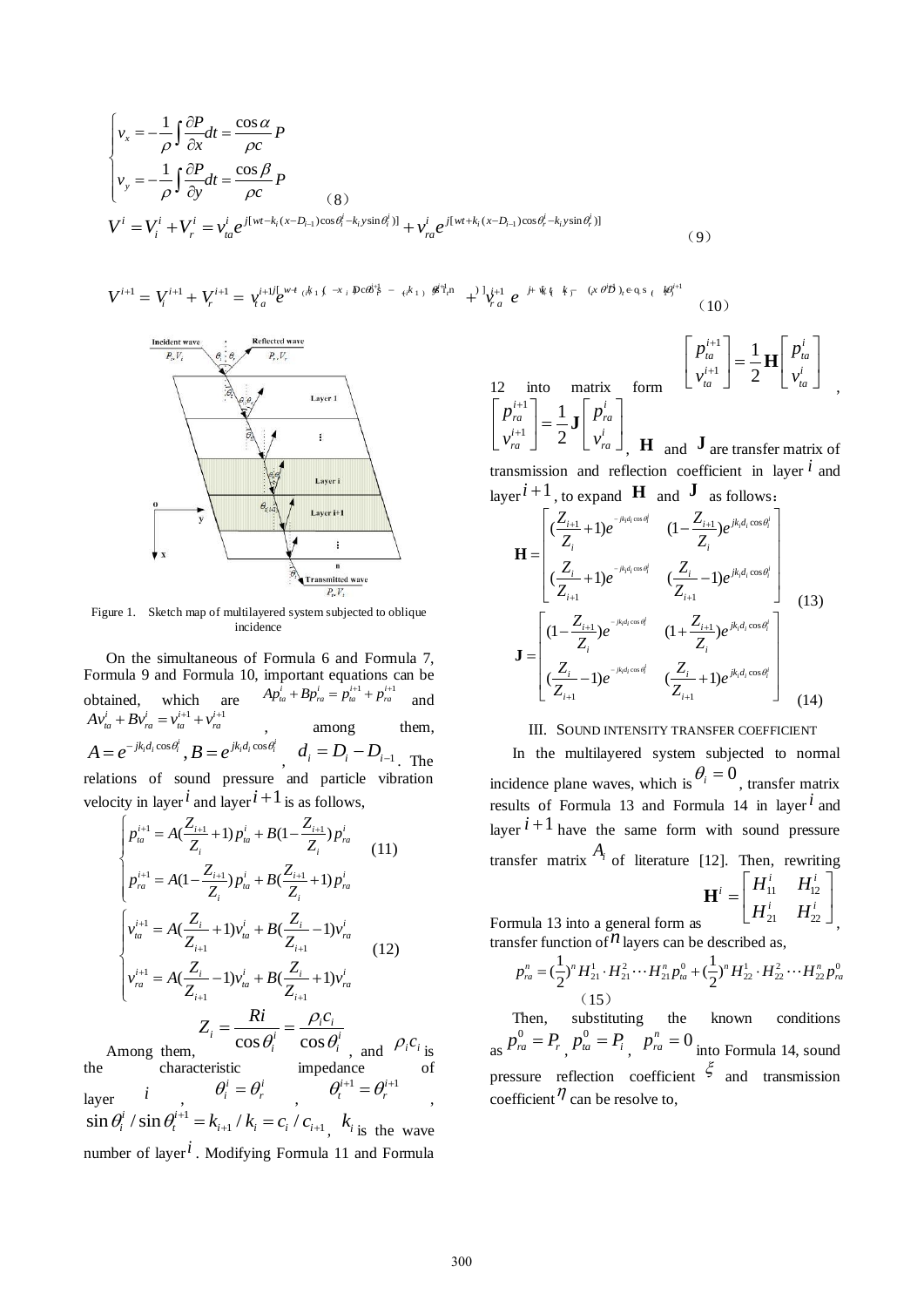$$
\xi = \frac{|P_r|^2 / 2R_1}{|P_i|^2 / 2R_1} = \frac{\left| \prod_{l=1}^n H_{21}^l \right|^2}{\left| \prod_{l=1}^n H_{22}^l \right|} \qquad (16)
$$
  

$$
|P_i|^2 / 2R_1 = \frac{1}{\prod_{l=1}^n H_{22}^l} \left| \prod_{l=1}^n (H_{12}^l \cdot H_{21}^l) \right|^2
$$

$$
\eta = \frac{|P_t|^2 / 2R_n}{|P_t|^2 / 2R_1} = (\frac{1}{2})^{2n} \frac{R_1}{R_n} \left| \prod_{l=1}^n H_{11}^l - \frac{\prod_{l=1}^n (H_{12}^l \cdot H_{21}^l)}{\prod_{l=1}^n H_{22}^l} \right|
$$
\n(17)

In the process of sound waves transfer in fluid, the medium features of viscosity, heat conduction and relaxation effect show significant energy attenuation, thus, it is needed to turn the expressions of sound velocity and wave number which are closely related to characteristic impedance into form of complex. Complex sound velocity is  $\tilde{c} = c(1 - i\varepsilon_c)$  and complex wave number is  $\vec{k} = k(1 + i\varepsilon_k)$ , among them,  $\mathcal{E}_c$  and  $\mathcal{E}_k$  are the loss factors.

# IV. EXPERIMENTAL RESULTS AND MODEL TEST

According to derivations and actual measuring demand, the test system of vibration isolation technology of multilayered wave-attenuation is designed, the schematic diagram of which is shown in Fig .2. The exciter is precision speed regulating motor of LN30/2 with vibration frequency of 0-300Hz, and the closed isolator is filled with multilayered wave-attenuation media of water and dimethicone. Upper and lower mass both are 5Kg rigid structures, vibration sensor adopts [three-axis](http://dict.cnki.net/dict_result.aspx?searchword=%e4%b8%89%e8%bd%b4&tjType=sentence&style=&t=three-axis) acceleration chip with adjustable measuring range, and the testing equipment is the STC12C5A60S2 series MCU. Fig .3 shows the VLDA of filling isolator with different media. From Fig .3, it can be seen that the VLDA increases firstly and then decreases with the increase of water filling amount, when water mass reaches 0.4kg, the max VLDA is 9.61dB. The VLDA variation filling with dimethicone is consistent with that of filling with water, and the max VLDA is 10.2dB. When filling with mixed media of water and dimethicone, the max VLDA reaches 14.08dB at 0.5kg<br>total mass. thus, filling with multilayered total mass, thus, filling with multilayered wave-attenuation media has the excellent implementation effect on vibration isolation.



Figure 2. The equipment of test system



Figure 3. Vibration level difference of acceleration at different media

Using the parameter data shown in Tab 1, absorption coefficient of literature [13] and two-dimensional transfer matrix model in wave-attenuation media can be resolved, then, showing the comparison results in Fig .4. As can be seen from Fig .4, the calculation results of new model are consistent with that of literature [13]. Thus, the rationality of two-dimensional transfer matrix model is verified.

TABLE I. PARAMETER TABLE

| <b>Position</b>                                                          | 1 <sup>st</sup> Layer | $2^{\rm nd}$ Layer | $3rd$ Layer        |
|--------------------------------------------------------------------------|-----------------------|--------------------|--------------------|
| <b>Materials</b>                                                         | Dimethicone           | Water              | CH <sub>2</sub> Ch |
| <b>Temperature</b>                                                       | 20                    | 20                 | 20                 |
| Sound<br><b>Velocity</b><br>$\times 10^3 m/s$                            | 1.040                 | 1.483              | 1.070              |
| <b>Density</b><br>$\times 10^3 kg/m^3$                                   | 0.963                 | 0.998              | 1.330              |
| <b>Characteristic</b><br><b>Impedance</b><br>$\times 10^6 N \cdot s/m^3$ | 1.001                 | 1.480              | 1.423              |
| loss factor<br>$\times 10^{-2}$                                          | $\mathfrak{D}$        | 0.1                | 5                  |



#### V. CONCLUSIONS

In this paper, the relationship of vibration energy and acoustic field are analyzed, and the conclusion that sound intensity transfer coefficient can be used as the standard for vibration attenuation evaluation of multilayered media is obtained, and then, general